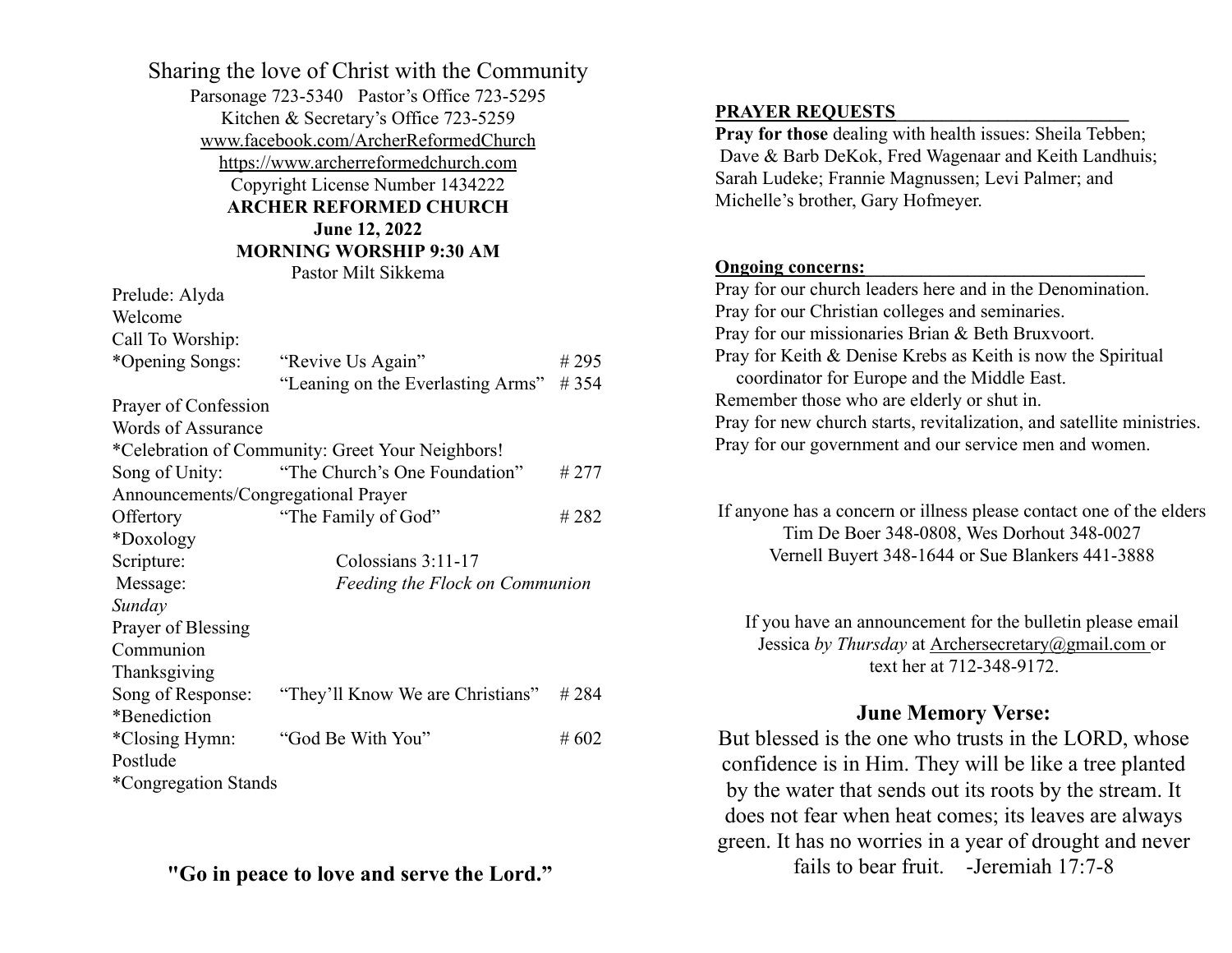### **Announcements:**

# Sharing the love of Christ with the Community

Archer Reformed Church CONSISTORY MEMBERS

| <b>DEACONS</b>                      |
|-------------------------------------|
| General Fund Dennis Vanden Hull '22 |
| Benevolent Fund Darren Hoogland '22 |
| Building Fund Craig Vollink '23     |
| Building Fund Steven Meyer '24      |
|                                     |

#### **COMMITTEES**

| Outreach & Spiritual GrowthBonnie Frangenberg |  |
|-----------------------------------------------|--|
|                                               |  |
|                                               |  |
| Church Property & Farm CommitteeCraig Vollink |  |

#### OTHER MINISTRIES

| Keith & Denise Krebs |
|----------------------|

#### STATED MEETINGS

| Consistory            | 3rd Tues Eve 7:00 PM                                        |
|-----------------------|-------------------------------------------------------------|
| Archer Reformed Women | meet as needed                                              |
| O.M.O.                | 2nd Mon. Eve 7:30 pm (except summer)                        |
|                       | Congregational Meeting 1st Sunday November after AM Service |

- We are looking for people to help with the live streaming of the worship service. If you are willing to help please let Wes know.
- Here is the link to the church's livestream YouTube channel: [https://www.youtube.com/channel/UCreKDGXWFys3RpK2](https://www.youtube.com/channel/UCreKDGXWFys3RpK2ANvp5Mg/live?fbclid=IwAR2T5nPeTmO3-J2ezH2UuC-dKpiDHSCE20UnRkBB9E74awVB78GDVWog1XE) [ANvp5Mg/live](https://www.youtube.com/channel/UCreKDGXWFys3RpK2ANvp5Mg/live?fbclid=IwAR2T5nPeTmO3-J2ezH2UuC-dKpiDHSCE20UnRkBB9E74awVB78GDVWog1XE) And here is the church's YouTube channel link: [https://www.youtube.com/channel/UCreKDGXWFys3RpK2](https://www.youtube.com/channel/UCreKDGXWFys3RpK2ANvp5Mg/live?fbclid=IwAR0HL2QFtJ91ZYY4oTW9wAIgsckjIkh_ViZ5NYP6MrjFlRddP0A4vY0spe0) [ANvp5Mg](https://www.youtube.com/channel/UCreKDGXWFys3RpK2ANvp5Mg/live?fbclid=IwAR0HL2QFtJ91ZYY4oTW9wAIgsckjIkh_ViZ5NYP6MrjFlRddP0A4vY0spe0)
- If you have an upcoming event at the Church and need air conditioning, please call Craig Vollink 712.348.0897
- If you have anything for the Prayer Chain please contact Michelle 348-2104.
- Summer Camp registration is OPEN! Check out [inspirationhills.org/summer-camp](https://www.inspirationhills.org/summer-camp/) to register, how to register, camp options 1st – 12th grade and family/grand camp, dates/pricing, scholarship opportunities, and more! Inspiration Hills offers a variety of different camps for all ages to enjoy.
- Tri-State Teens Encounter Christ (TEC) is accepting applications for the upcoming weekend at the First Reformed Church in Orange City, Iowa. TEC is an interdenominational three day Christian retreat designed to help high schoolers learn more about their faith and their community. The next TEC is **June 24-26** If you would like to learn more about TEC or register, please visit [www.TriStateTEC.org](http://www.tristatetec.org/) or email TriStateTEC@gmail.com. The cost is \$50 and includes a t-shirt & other special gifts. Scholarships are available upon request.